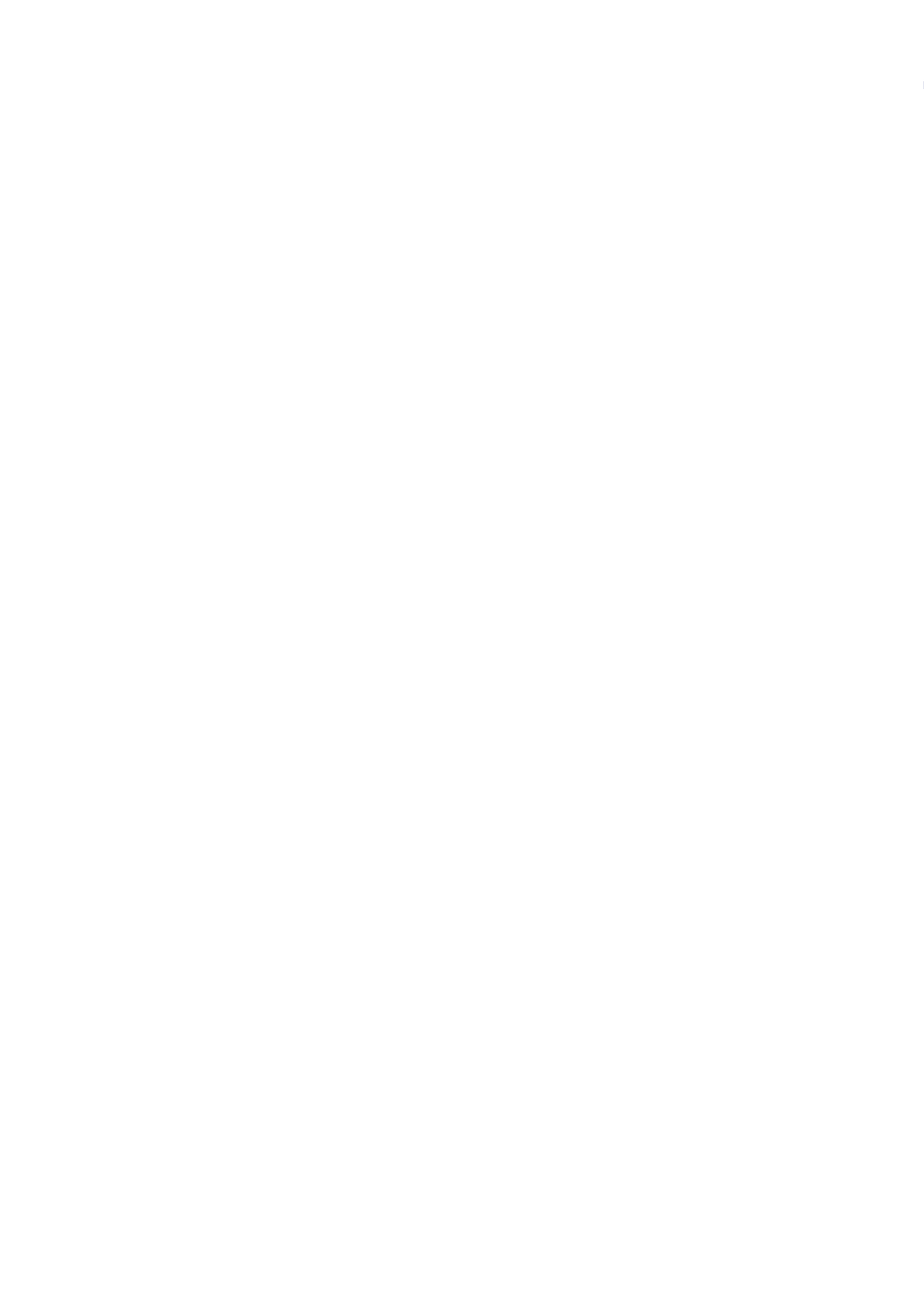# **Index**

| Contents of Guidance Book 1         | Page |
|-------------------------------------|------|
| General information about the SIVO: |      |

| What if I don't agree with my assessor's decisions? ____________________________9    |  |
|--------------------------------------------------------------------------------------|--|
| Finding your way around the SIVQ units and elements______________________________ 10 |  |
|                                                                                      |  |
|                                                                                      |  |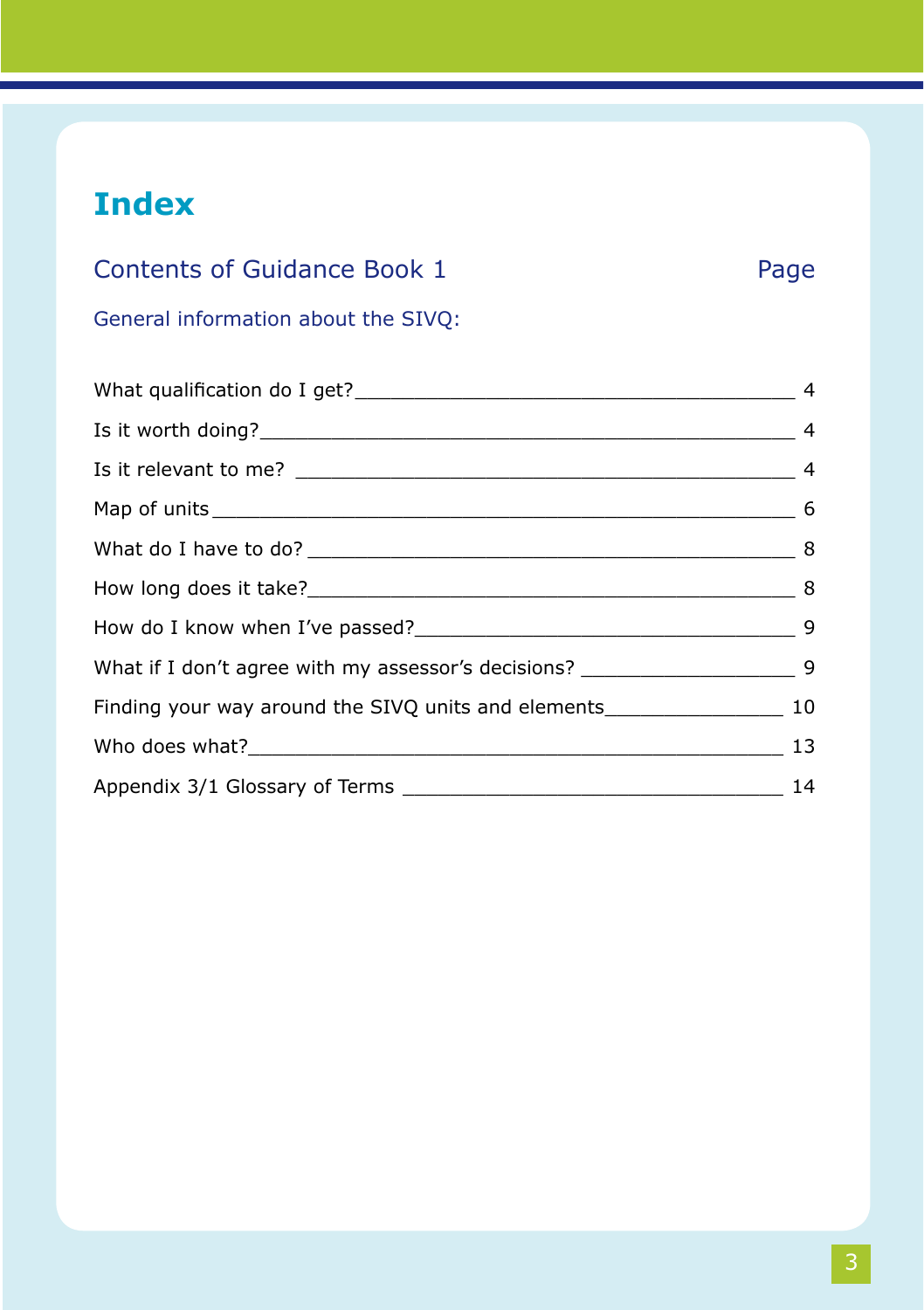# **General information about the Spirits Industry Vocational Qualification (SIVQ)**

### What qualification do I get?

The SIVQ is called a 'vocational' qualification as it has been designed specifically for people who work in the spirits industry, who have developed a number of valuable skills and yet may not have a recognised qualification.

You can gain recognition for each unit you achieve in the form of a Scottish Qualifications Certificate (SQC). Once you have achieved 8 units (which includes two compulsory units 'Health and Safety' and 'Working with Others' and at least one processing unit) you will receive the full SIVQ certificate.

### Is it worth doing?

Yes, if you complete a minimum of 8 of the units you will receive a certificate awarded by the Scottish Qualifications Authority (SQA) which is a government approved awarding body. The award certificate will list the units you have achieved.

This certificate is recognised as being at level 5 on the Scottish Credit and Qualifications Framework which means it is comparable to SVQ (NVQ) level 2 and will be recognised by employers in the industry as a valid qualification.

If you complete between 1 and 7 units you will not achieve the full SIVQ but will receive a SQA certificate to mark your achievement (listing the units you have achieved).

### Is it relevant to me?

The SIVQ is a qualification which has been tailored to meet the specific skill needs of the spirits industry. It covers a number of activities within the industry, including:

- > Bottling
- > Distilling
- > Malting
- > Warehousing
- > Effluent control
- > Health and safety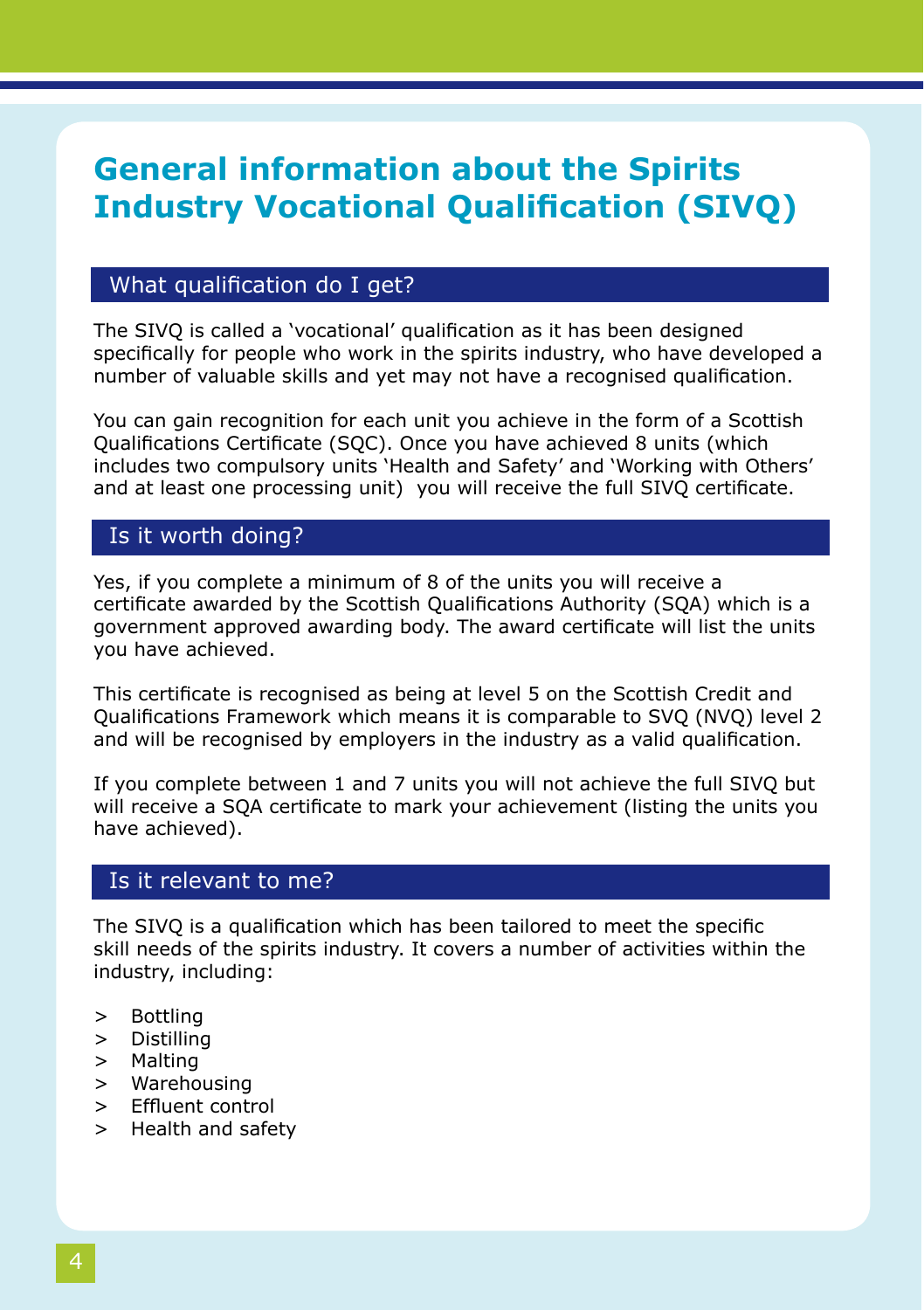The Qualification consists of units which you and your employer can 'pick n mix' to customize the qualification for your site and your operations, and it includes specific competences for producing and finishing:

- > Malt whisky
- > Grain whisky
- > Gin
- > Vodka
- > Blended drinks

The Qualification assesses the skills and knowledge you have and need to perform your job role effectively.

Overleaf is a map of all the units which are contained in the qualification (remember you will only do the ones which are relevant to YOUR role).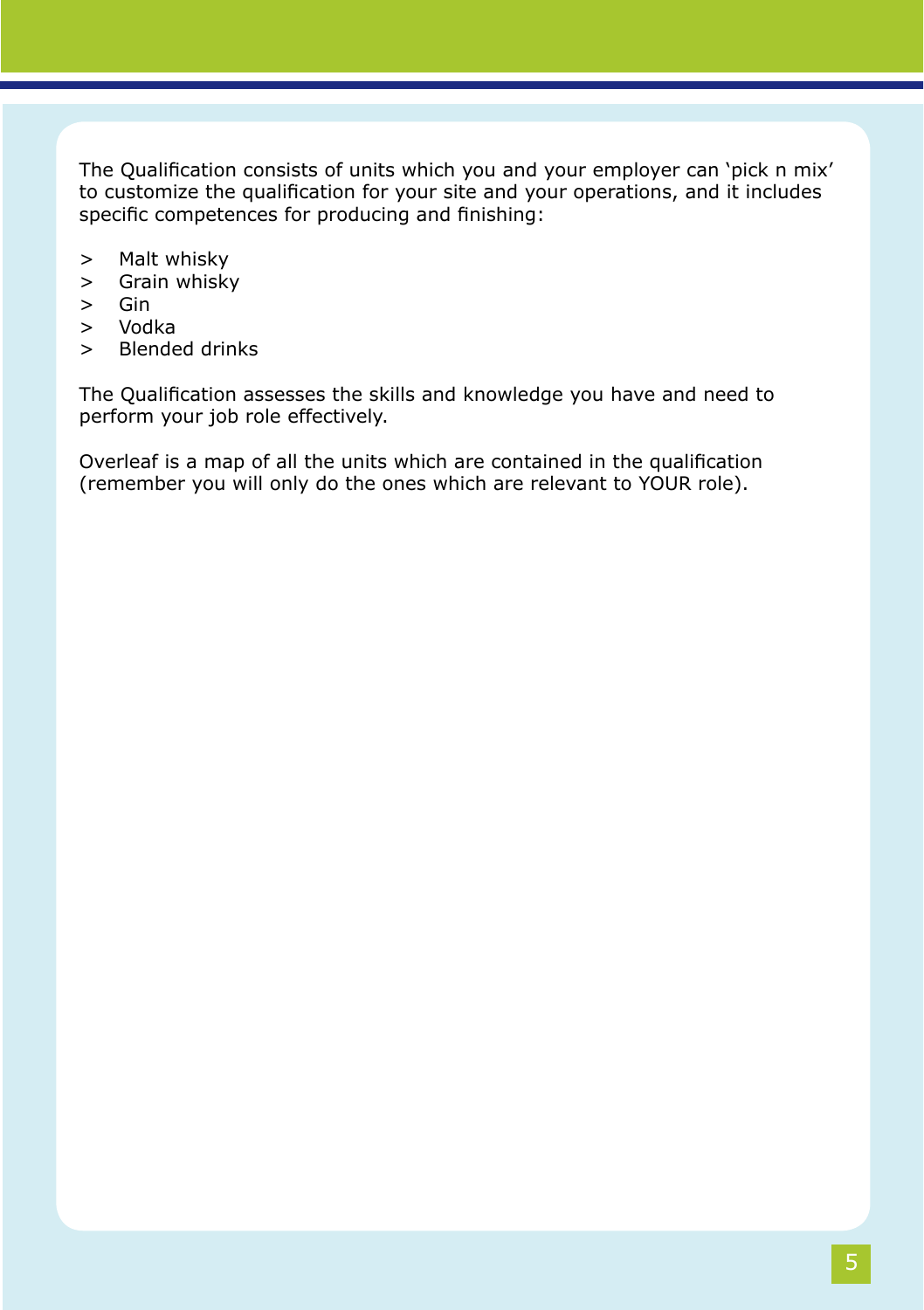# **Map of Units**

| No.                      | <b>COMPULSORY UNITS</b>                                                                                                                                                                            |
|--------------------------|----------------------------------------------------------------------------------------------------------------------------------------------------------------------------------------------------|
| $\mathbf{1}$             | Health and safety of self and others<br>1.1 Lift and handle safely<br>1.2 Use tools and work equipment safely<br>1.3 Maintain a healthy and safe working environment<br>1.4 Respond to emergencies |
| $\mathcal{P}$            | Work With Others<br>2.1 Establish and maintain effective working relationships<br>2.2 Work with others to meet objectives                                                                          |
| No.                      | <b>GENERAL UNITS</b>                                                                                                                                                                               |
| 3<br>$\overline{4}$<br>5 | <b>Maintain Quality Standards</b><br>Handover & Takeover Procedures<br>Diagnose & Overcome Operating Problems                                                                                      |
|                          | 5.1 Diagnose operating problems<br>5.2 Overcome operating problems                                                                                                                                 |
| 6                        | <b>Hygiene Cleaning</b>                                                                                                                                                                            |
| 7<br>8                   | Clean in-Place (CIP)<br><b>Transfer Materials</b>                                                                                                                                                  |
| 9                        | <b>Bulk Intake</b>                                                                                                                                                                                 |
| 10                       | <b>Intake Goods and Materials</b>                                                                                                                                                                  |
| 11                       | Changeovers                                                                                                                                                                                        |
| 12                       | <b>Control Systems</b><br>12.1 Operate process using control systems<br>12.2 Overcome problems using control systems<br><b>Environmental Controls</b>                                              |
| 13                       |                                                                                                                                                                                                    |

- 13.1 Work in ways which support environmental safety
- 13.2 Deal with risks arising from potential environmental incidents
- 14 Security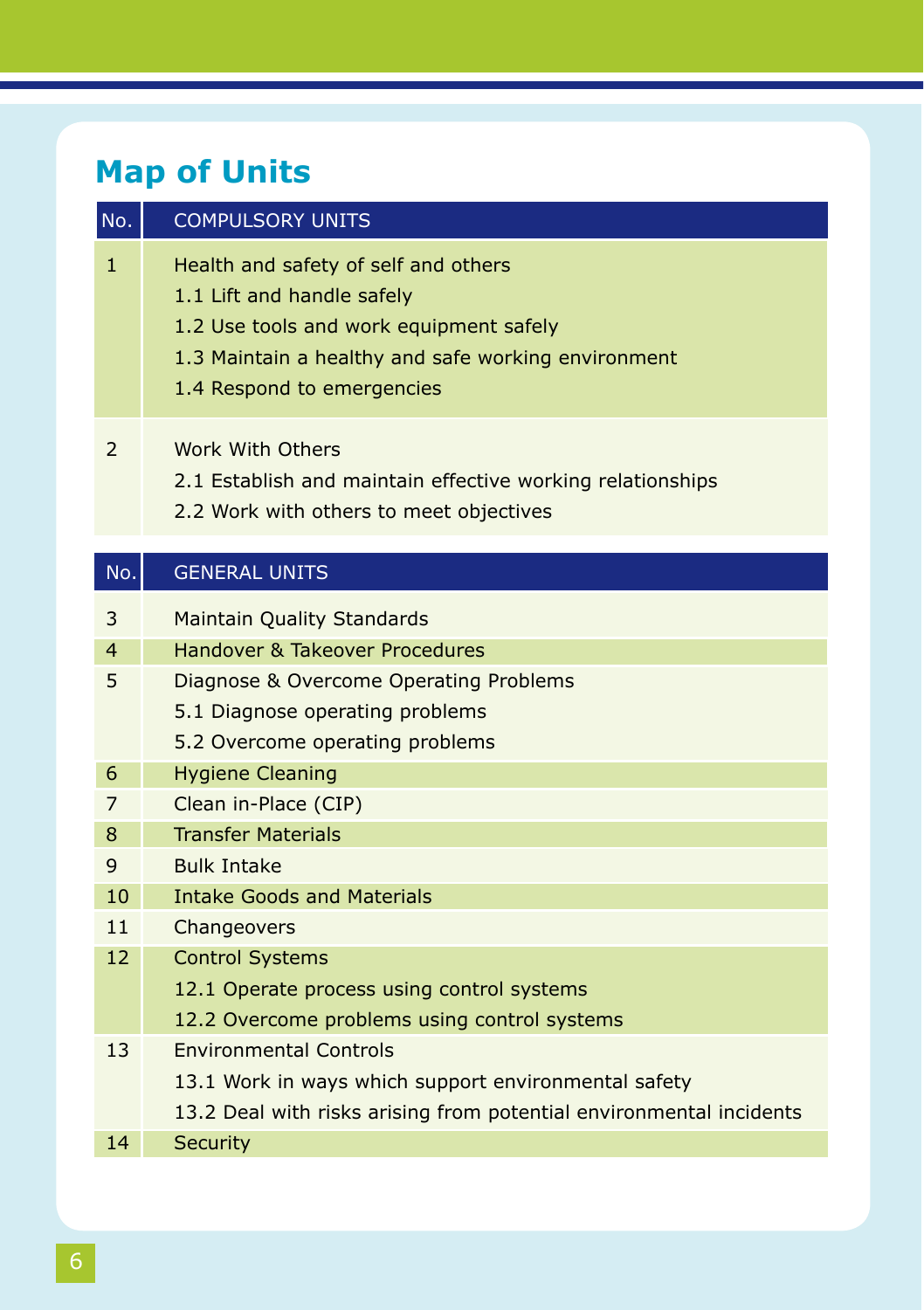| No. | PROCESS UNITS                                       |
|-----|-----------------------------------------------------|
| 15  | Milling                                             |
| 16  | Cooking                                             |
| 17  | Mashing                                             |
| 18  | <b>Tun Room</b>                                     |
| 19  | <b>Distilling</b>                                   |
| 20  | <b>Botanicals</b>                                   |
| 21  | Demineralisation of Water                           |
| 22  | Pot Ale Syrup Production                            |
| 23  | Pelletising                                         |
| 24  | <b>Steeping</b>                                     |
| 25  | Germination                                         |
| 26  | Drying or Kilning                                   |
| 27  | <b>Dressing &amp; Deculming</b>                     |
| 28  | Mixing                                              |
| 29  | Filtration                                          |
| 30  | Filling                                             |
| 31  | Labelling                                           |
| 32  | <b>Finishing Work</b>                               |
| 33  | Packing                                             |
| 34  | Palletising & Wrapping                              |
| 35  | Case Coding                                         |
| 36  | Empty Cask Receipt, Storage & Preparation           |
| 37  | Filling (Warehouse)                                 |
| 38  | Storage & Monitoring of Full Casks                  |
| 39  | <b>Full Cask Maintenance</b>                        |
| 40  | <b>Warehouse Vat Operations</b>                     |
| 41  | Receipt of Casked or Bulk Spirit, or Finished Goods |
| 42  | Despatch Casked or Bulk Spirit, or Finished Goods   |
| 43  | Prepare & Operate Vehicles                          |
| 44  | <b>Effluent Treatment</b>                           |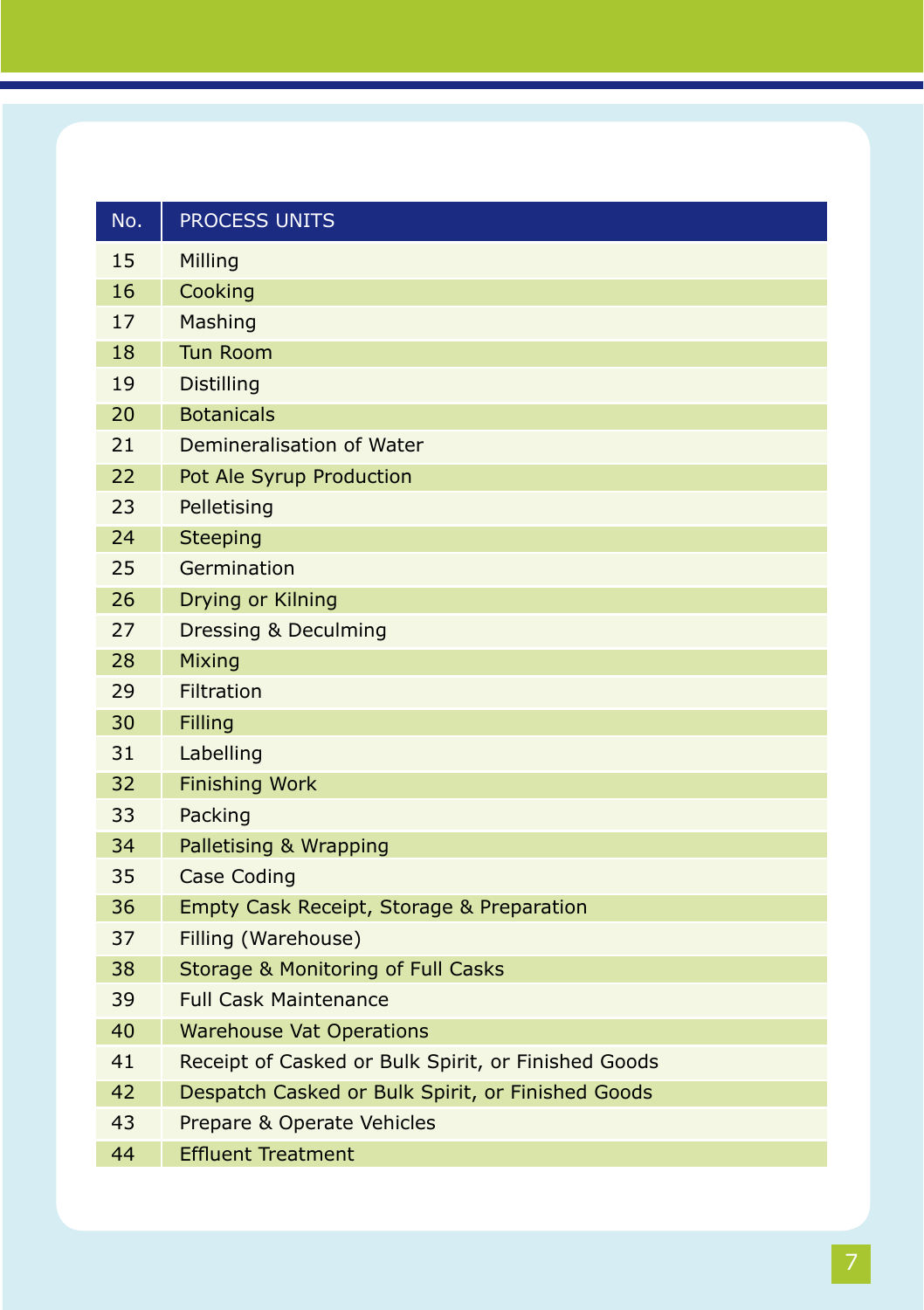### What do I have to do?

First there is no 'exam' involved. Vocational qualifications are gained by:

1. Demonstrating you can carry out an activity …}

í

2. Demonstrating that you know and understand about that activity …

standard ... to the standard given in the qualification

This will mean that at times you will be 'assessed' in the workplace by a trained person (which may be a manager or supervisor). The assessment may take the form of them watching you while you work (observation) or asking you questions to explain your actions or to see what background knowledge you may have in that area.

At times the assessor may look at and take copies of documentation you fill in, they may look at the results of your work (e.g. the product) or they may ask other people who know and work with you to confirm that you have done or always carry out an activity correctly (witness testimony). This assessment is really about the collection of 'evidence' – evidence of your competence at doing your job. There will always be a mixture of different ways that this evidence is collected.

Secondly, your employer and the assessor won't put you forward to do the qualification until they AND YOU think that you can achieve it. Some candidates might have been doing the job for many years, but need to brush up on some of the background knowledge. Newer candidates might recently have finished their training. Either way, the standards are available for you to see and your assessor will tell you everything that is expected of you, so there shouldn't be any surprises.

### How long does it take?

This depends on how many units you decide to do and how quickly you and your assessor can gather sufficient evidence to meet all of the requirements of the SIVQ. Before the assessment takes place, the assessor will agree a plan with you which will include:

- 1. What units/elements are being covered
- 2. How the evidence will be collected (e.g. questioning, observation, a written account from you or others)
- 3. When the assessment (s) will take place
- 4. When your progress will be reviewed and the next plans discussed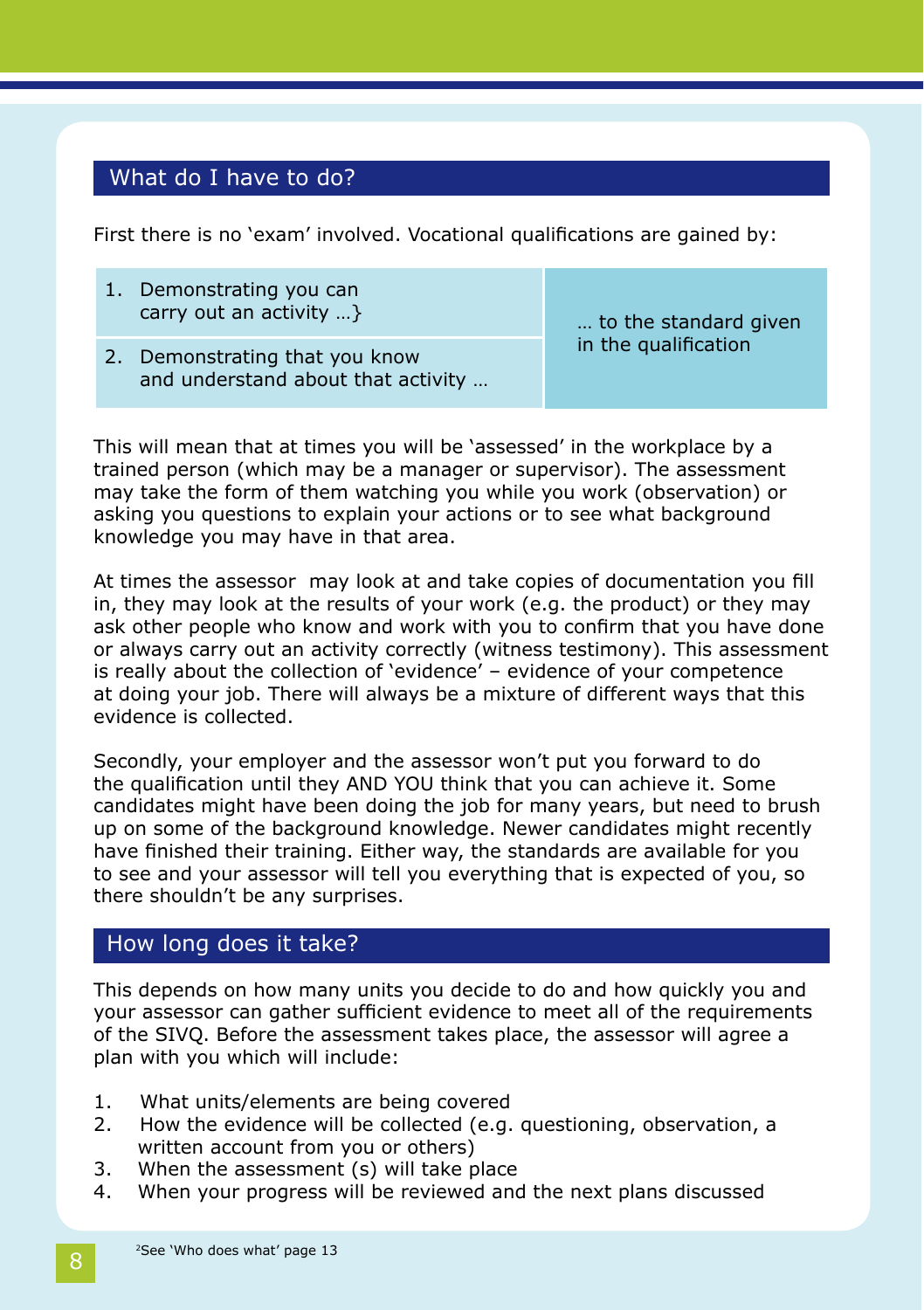### How do I know when I've passed?

There isn't really a pass or fail in this qualification. You and your assessor simply have to collect enough evidence to show that you have reached the standard. If there are gaps, then you will both need to discuss how these must be filled.

Once your assessor is satisfied that he or she has collected enough evidence, they will make sure that everything is gathered together in a portfolio. The portfolio will be referenced so that anyone can clearly see that you have met the standard. (This portfolio is yours to keep).

An organisation which offers the SIVQ is called a centre. This will normally be your employer or training provider/college. The centre has responsibility for the quality of the qualification and is required to work within the SQA's policies and guidelines. They will appoint an 'internal verifier' whose job it is to make comparisons between different assessments and different units to ensure that all assessors are applying the same standards. There will also be an SQA external verifier who will ensure that your centre is assessing correctly and fairly and to the same levels as other approved centres who are doing the qualification.

The SQA will recognise centres based throughout the UK and also endorse candidates' certificates so that any employer can be sure the candidate has gone through a rigorous and effective assessment process.

Once you have completed your assessments, the assessor or internal verifier will apply to SQA and a certificate will be issued.

#### What if I don't agree with my assessor's decisions?

When an assessor carries out assessments with candidates, it is up to them to discuss progress with the candidate. Very occasionally, there may be a difference of opinion between the candidate and assessor about some aspect of the process. Every centre should have an appeals procedure and your assessor should explain this to you at the outset. This procedure usually involves the internal verifier.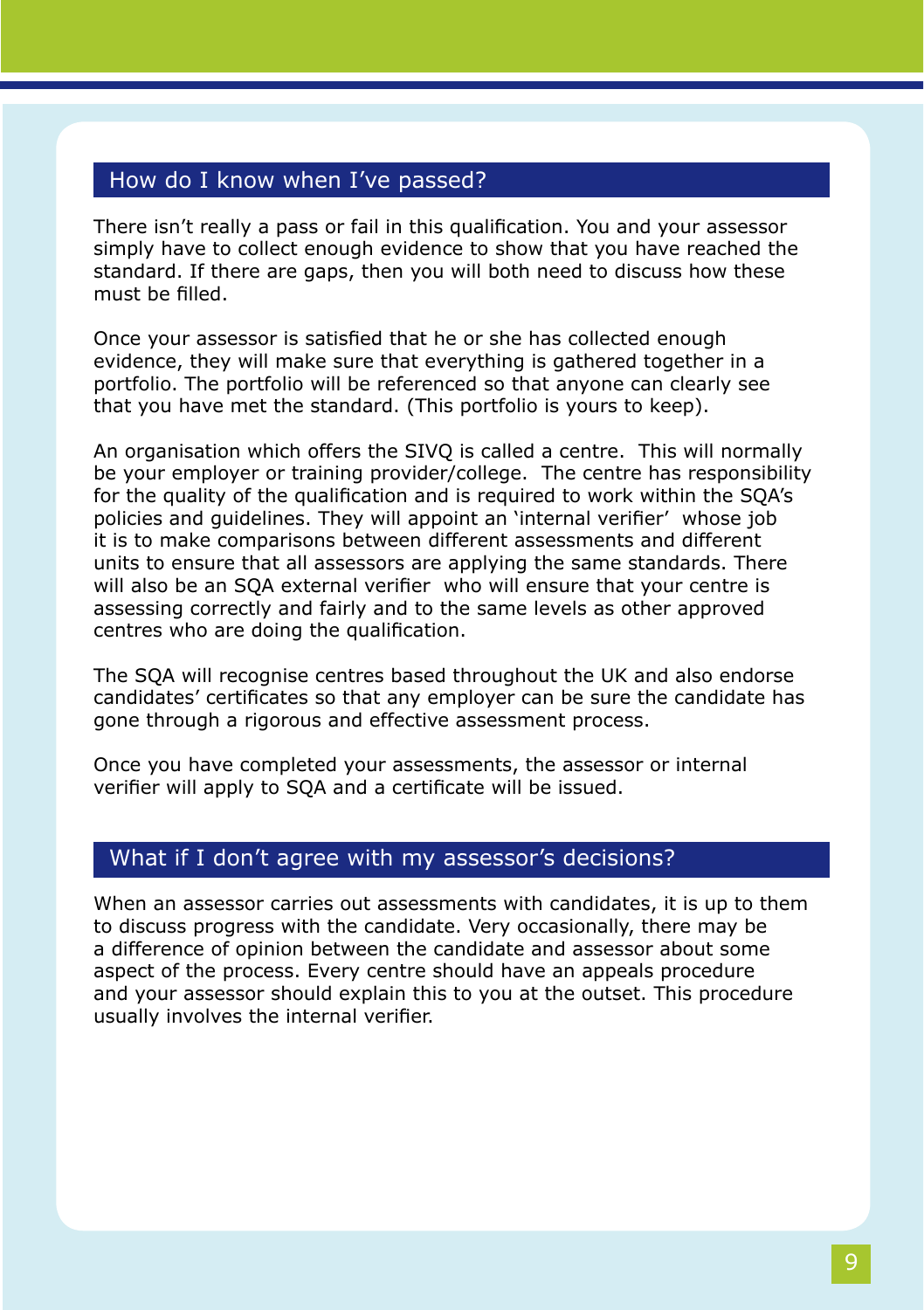# **Finding your way around the SIVQ units and elements**

On page 6 and 7 you will have seen a list or 'map' of all the available units in the SIVQ and may have noticed that some have two or more 'elements'. The SIVQs have a common structure which can be broken down into various parts:

| Units &<br>Elements                              | Units (e.g. Unit $1$ – Health and Safety of Self and<br>Others') define the broad functions carried out in a<br>particular job and are made up of one or more<br>elements.<br>Each element (e.g. Element $1.1 -$ Lift and Handle Safely)<br>describes a specific work activity which has to be<br>performed and may relate to skills or to the<br>demonstration of knowledge and understanding in this<br>area.<br>A unit with more than one element does not<br>necessarily mean that this unit is more complex than<br>a single element unit. |
|--------------------------------------------------|-------------------------------------------------------------------------------------------------------------------------------------------------------------------------------------------------------------------------------------------------------------------------------------------------------------------------------------------------------------------------------------------------------------------------------------------------------------------------------------------------------------------------------------------------|
| Unit description<br>and evidence<br>requirements | At the beginning of each unit is a Unit description which<br>explains the context of the unit. This may include some<br>examples of processes or plant which might be relevant<br>to the use of this unit. The description is there to help<br>you decide which units are the most appropriate for your<br>company and your candidates.                                                                                                                                                                                                         |
|                                                  | The Evidence requirements specify the amount and type<br>of evidence which the assessor needs to gather to ensure<br>that candidates have met the standards specified in the<br>performance criteria and the statements of knowledge and<br>understanding                                                                                                                                                                                                                                                                                       |
|                                                  | The level and quality of how someone should carry out<br>these activities is determined by a number of statements<br>called performance criteria. These are labelled a, b, c etc.<br>Performance criteria are used to judge the candidate's<br>competence.                                                                                                                                                                                                                                                                                      |
| Knowledge<br>and<br>understanding                | The section on knowledge and understanding states what<br>the candidate must know and understand, and how this<br>knowledge applies to their job.                                                                                                                                                                                                                                                                                                                                                                                               |

You will find an example of an SIVQ Unit overleaf (page 11). Your assessor will have the full set of units and may well involve you in selecting which units/elements would be best for you to attain.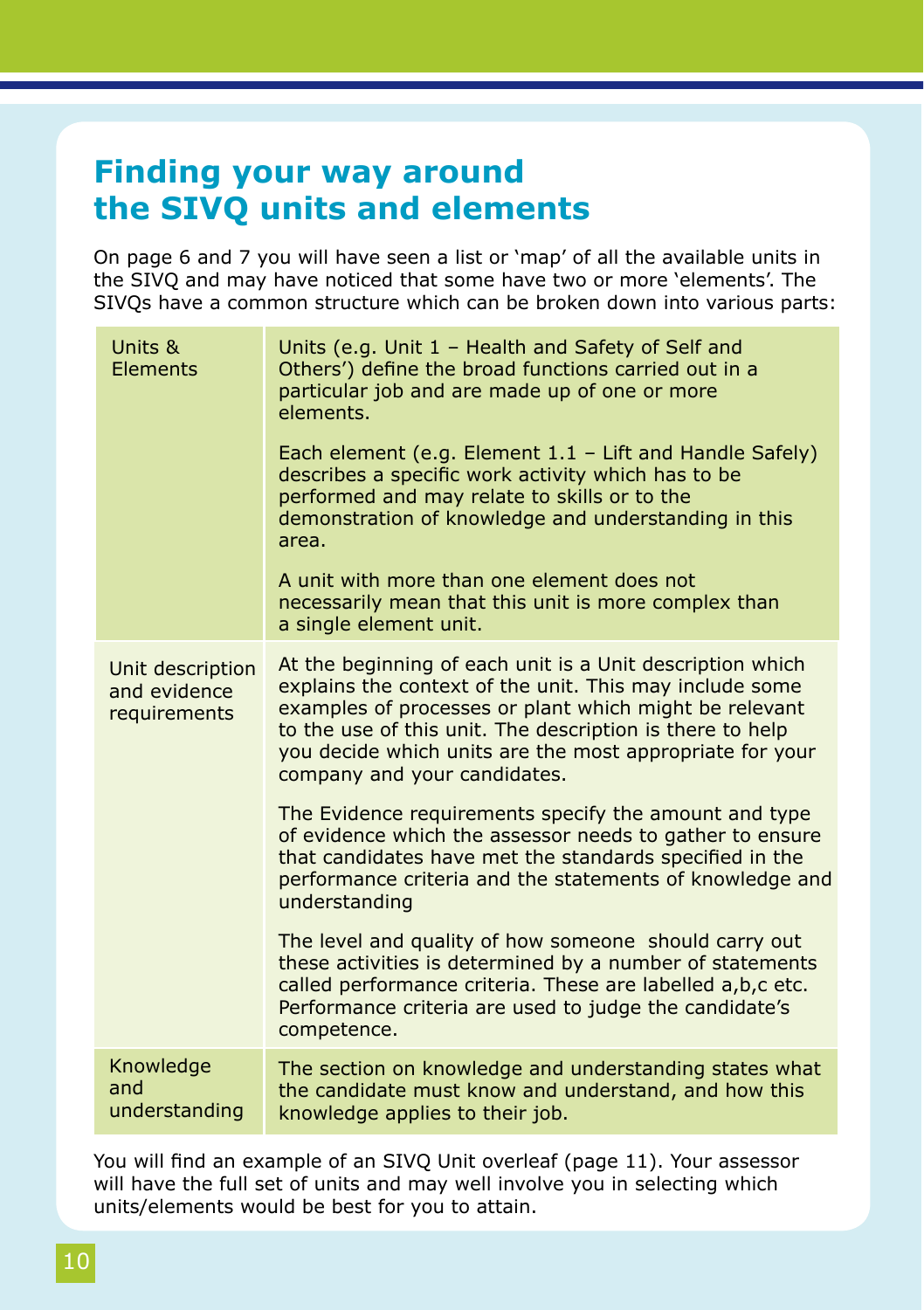## **MAINTAIN QUALITY STANDARDS Unit 3** F165 04

### Unit Description

This explains the context of the unit and gives important information about where the unit may be applicable

This unit refers to ensuring that both work carried out, and the products of that work meet with the organisation's requirements for quality. Other units in this qualification refer to quality in a specific context and may include testing; however, this unit describes an individual's overall competence in ensuring that the correct quality standards are met and their understanding of the importance of quality standards to the organisation and its customers.

#### Activities may include:

- > raw materials analysis
- > process quality checks
- > finished product inspection
- > nosing
- > mature cask assessment

This unit is optional for the SIVQ qualifications and can be assessed in conjunction with any other units.

### Evidence Requirements

This explains the requirements for assessing the unit

Evidence should be demonstrated and collected for every performance criteria and every statement of knowledge and understanding.

Evidence should be collected on more than one occasion to show that you meet the standards consistently.

Performance evidence should be used wherever possible. Simulation may not be used in this unit.

(For qualification rules and requirements concerning evidence collection, please read the Assessment Guidance)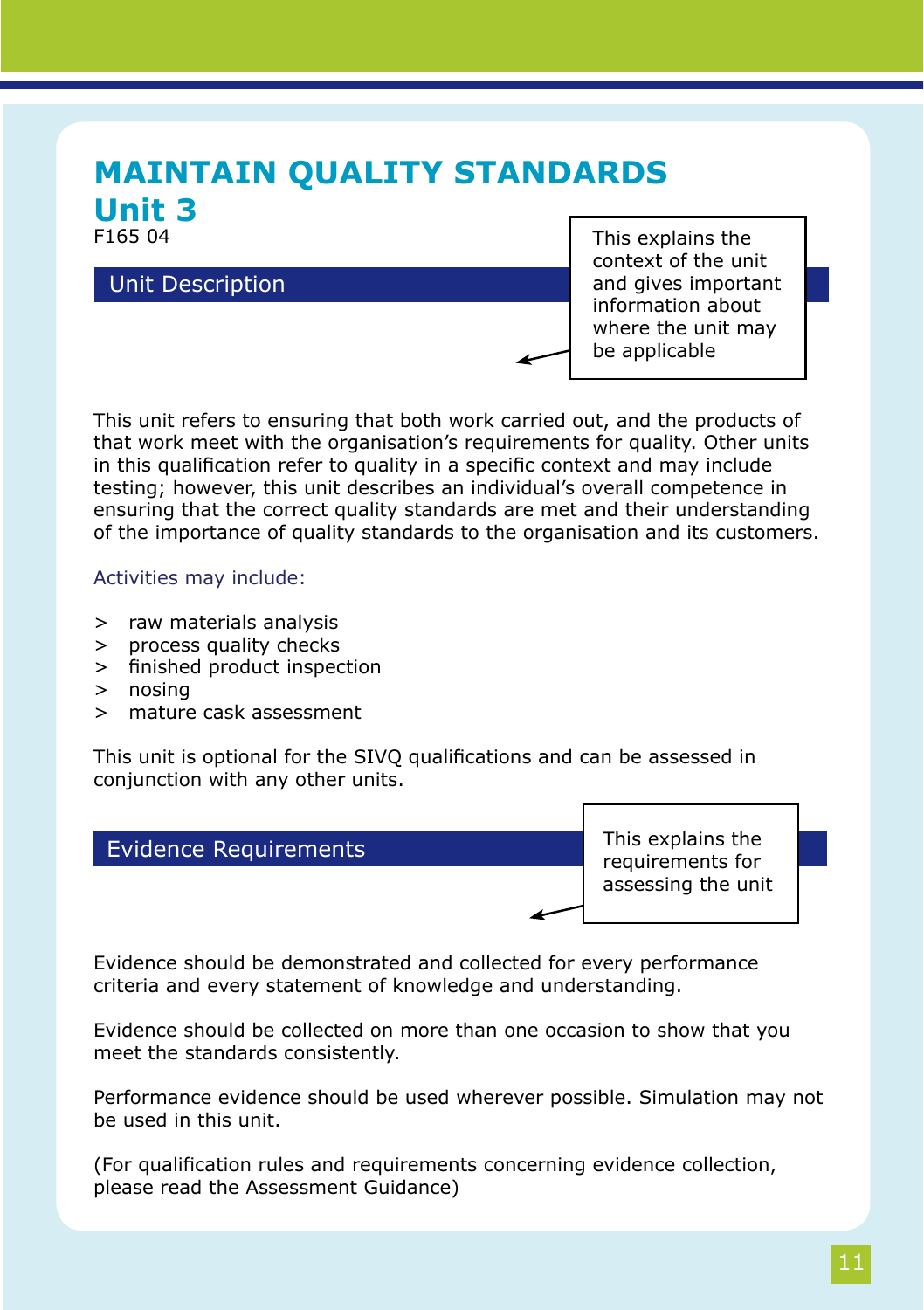## **MAINTAIN QUALITY STANDARDS Unit 3** F165 04

### When you ensure product quality you must show that you:

- a) carry out all operations according to organisational instructions regarding:
	- > Health and Safety
	- > Product Hygiene
	- > Environmental Standards

PERFORMANCE CRITERIA set out the standard of performance candidates need to demonstrate consistently to claim competence in a particular element/unit.

- b) correctly interpret quality standards
- c) monitor the process/product against quality standards
- d) take corrective action to ensure quality standards are applied
- e) complete all records accurately and promptly
- f) maintain effective communication where required

### When you ensure product quality you must show that you understand:

i. the organisational health and safety, hygiene and environmental standards and instructions and what may happen if they are not followed

The KNOWLEDGE & UNDERSTANDING states what the candidate must know and understand and how this knowledge applies to their job.

- ii. the quality standards, how they are applied, and what may happen if they are not applied correctly
- iii. the action to be taken if there is a variance from standards and what may happen if this is not done
- iv. how to interpret displays on specified equipment
- v. the need for accurate records
- vi. the limits of your authority and what may happen if they are exceeded
- vii. what should be communicated, to whom and why it should be done effectively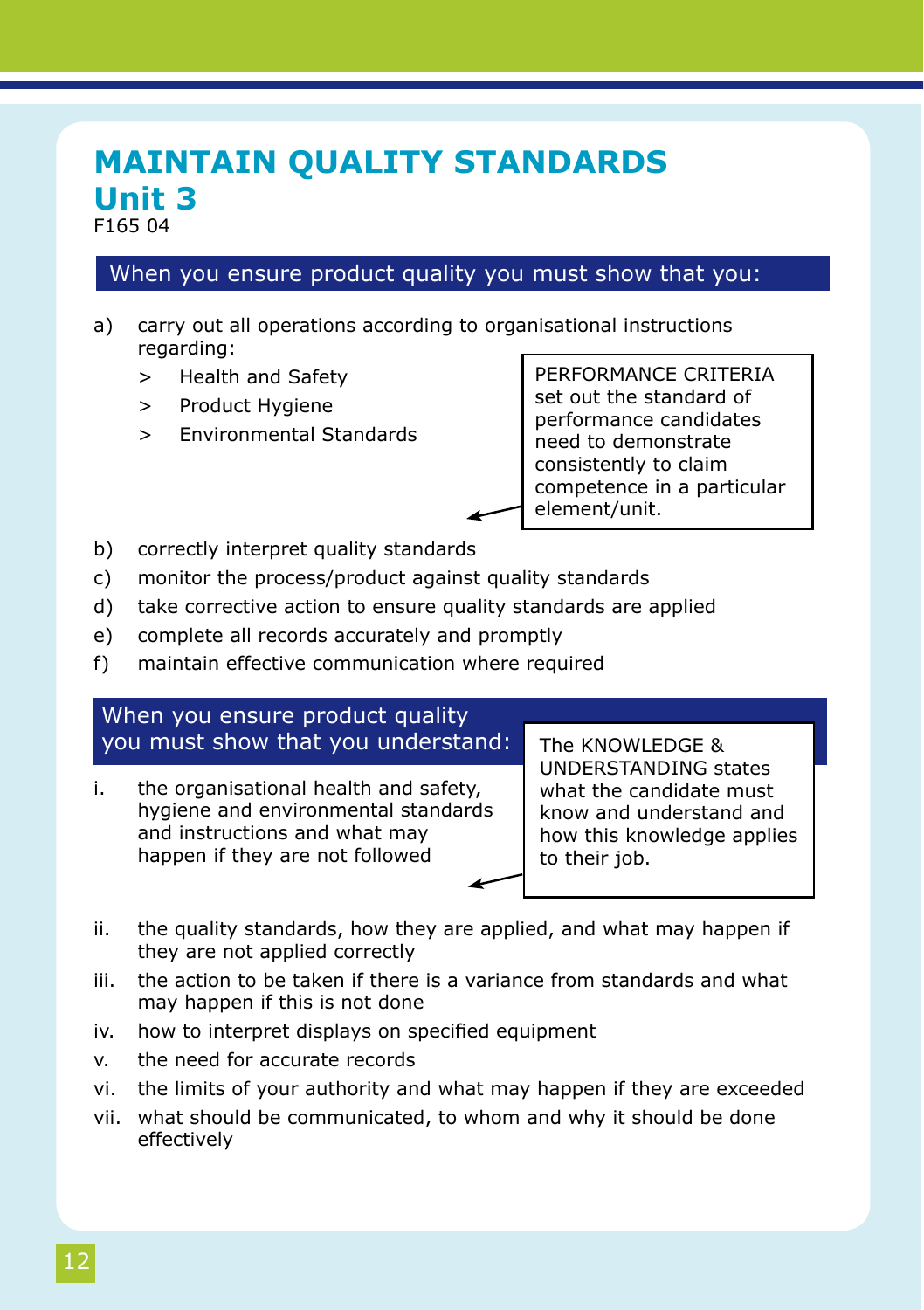## Who does what?

As we have said, the centre must meet criteria laid down by SQA and be able to provide sufficiently-competent assessors and internal verifiers.

A number of individuals and organisations have parts to play in assessment. Their roles have been designed to guarantee fair, accurate and consistent assessment. The grid below shows you who does what:

|                             | Who are they?                                                                                                                                           | What is their role?                                                                                                                                                                                                                                                                                                                           |
|-----------------------------|---------------------------------------------------------------------------------------------------------------------------------------------------------|-----------------------------------------------------------------------------------------------------------------------------------------------------------------------------------------------------------------------------------------------------------------------------------------------------------------------------------------------|
| Candidate                   | The person who wants<br>to achieve the SIVQ                                                                                                             | Needs to show he/she can<br>perform to specified standards<br>in order to be awarded the<br>$SIVO$ or unit $(s)$ .                                                                                                                                                                                                                            |
| Assessor                    | An experienced person<br>in the same area of<br>work as the candidate<br>e.g. supervisor.                                                               | Judge the evidence of a<br>candidate's performance,<br>knowledge and understanding<br>against the Qualification's criteria.<br>Decide whether the candidate<br>has demonstrated competence.<br>Provide guidance and support<br>to the candidate. Assist with<br>planning assessments, giving<br>feedback and recording candidate<br>progress. |
| <b>Internal</b><br>Verifier | Individuals appointed<br>by an approved centre<br>to ensure the quality of<br>assessment within the<br>centre.                                          | Advise assessors and maintain<br>the quality of assessment in a<br>centre. Systematically sample<br>assessments to confirm the<br>quality and consistency of<br>assessment decisions.                                                                                                                                                         |
| <b>External</b><br>Verifier | Individuals appointed<br>by SQA to ensure that<br>standards are being<br>applied uniformly and<br>consistently across all<br>centres offering the SIVQ. | Check the quality and<br>consistency of assessments,<br>both within and between<br>centres, by systematic<br>sampling.<br>Make regular visits to centres<br>to ensure they still meet the<br>criteria to deliver the SIVO.                                                                                                                    |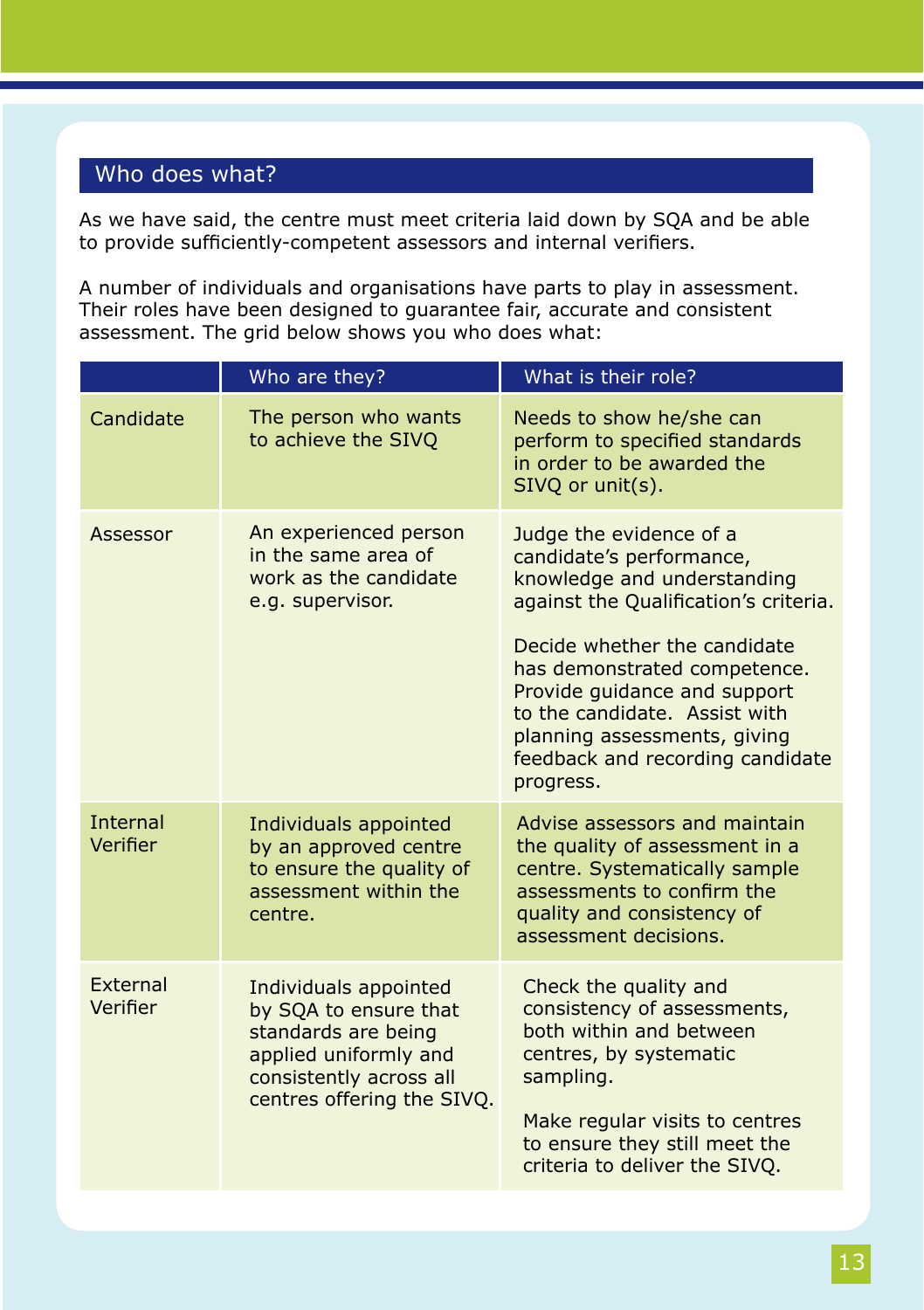# **Appendix 3/1: Glossary of Terms**

| Assessment                          | the process of generating and collecting<br>evidence of a candidate's performance and judging that<br>evidence against defined criteria.                                                                                                                                                                                   |
|-------------------------------------|----------------------------------------------------------------------------------------------------------------------------------------------------------------------------------------------------------------------------------------------------------------------------------------------------------------------------|
| Assessor                            | the person designated in a centre to be responsible for<br>collecting evidence of candidates' competence, judging it and<br>recording achievement.                                                                                                                                                                         |
| Authentication                      | the process by which an advisor or assessor confirms that an<br>assessment has been undertaken by a candidate and that all<br>regulations governing the assessment have been observed.                                                                                                                                     |
| Candidate                           | the person enrolling for the SIVQ qualification.                                                                                                                                                                                                                                                                           |
| Centre                              | the workplace or training organisation where the SIVQ<br>qualifications are delivered and assessed.                                                                                                                                                                                                                        |
| <b>DISWG</b>                        | The Distilling Industry Standards Working Group. This is a<br>body of people made up of representatives from different<br>organisations and companies in the industry who work<br>together to set, write and maintain the occupational<br>standards on which the SIVQs are based                                           |
| Element of<br>competence            | statements which define the products of learning. The<br>statements describe the activities that the candidate needs<br>to perform in order to achieve the unit. They contain<br>performance criteria knowledge/understanding statements<br>and sometimes statements on range and evidence.                                |
| Evidence                            | materials the candidate has to provide as proof of his or her<br>competence against specified performance criteria.                                                                                                                                                                                                        |
| Evidence<br>requirements            | specify the evidence that must be gathered to show that the<br>candidate has met the standards laid down in the<br>performance criteria. These are shown at the front of each<br>unit.                                                                                                                                     |
| External<br>Verifier<br>(moderator) | the person appointed by the SQA who is responsible for the<br>quality assurance of a centre's provision. An external verifier<br>is often appointed on a subject area basis or for cognate<br>groups of units. The external verifier should hold some<br>occupational knowledge and experience of the spirits<br>industry. |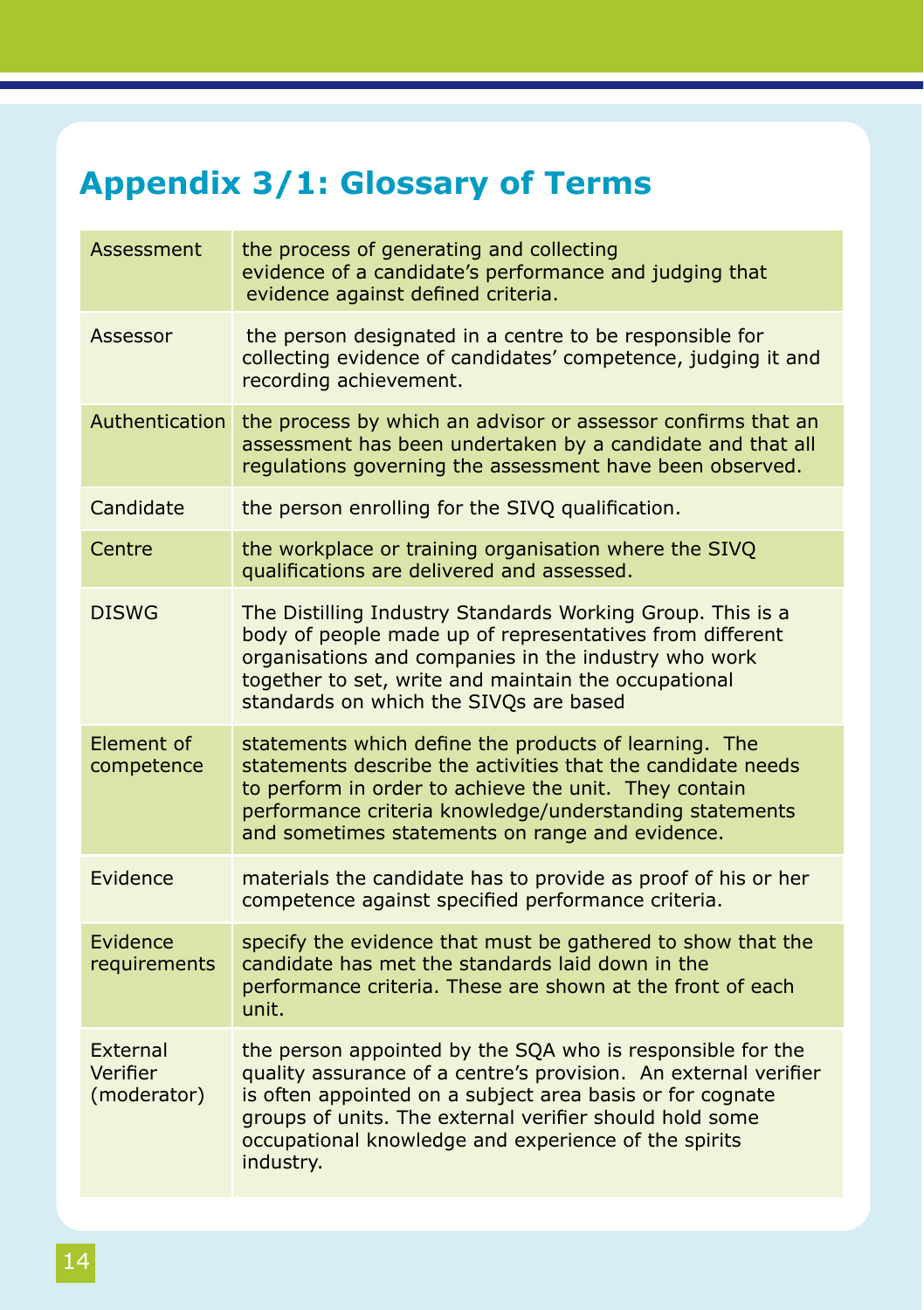| Instrument<br>of assessment | a means of generating evidence of the candidate's<br>performance.                                                                                                                                                       |
|-----------------------------|-------------------------------------------------------------------------------------------------------------------------------------------------------------------------------------------------------------------------|
| Internal<br>verifier        | the person appointed from within the centre who ensures that<br>assessors apply the standards uniformly and consistently.                                                                                               |
| Observation                 | a means of assessment in which the candidate is observed<br>carrying out tasks that reflect the performance criteria given<br>in outcomes.                                                                              |
| Performance<br>criteria     | statements which describe the standard to which candidates<br>must perform the activities specified in each unit                                                                                                        |
| Portfolio                   | a compilation of evidence which can form the basis for<br>assessment.                                                                                                                                                   |
| Product<br>evaluation       | a means of assessment which enables the quality of a product<br>produced by the candidate, rather than the process of<br>producing it, to be evaluated.                                                                 |
| Range/Scope                 | a statement in the unit which specifies the different contexts<br>in which the activities described in the performance criteria<br>have to be demonstrated. Where they appear, range/scope<br>statements are mandatory. |